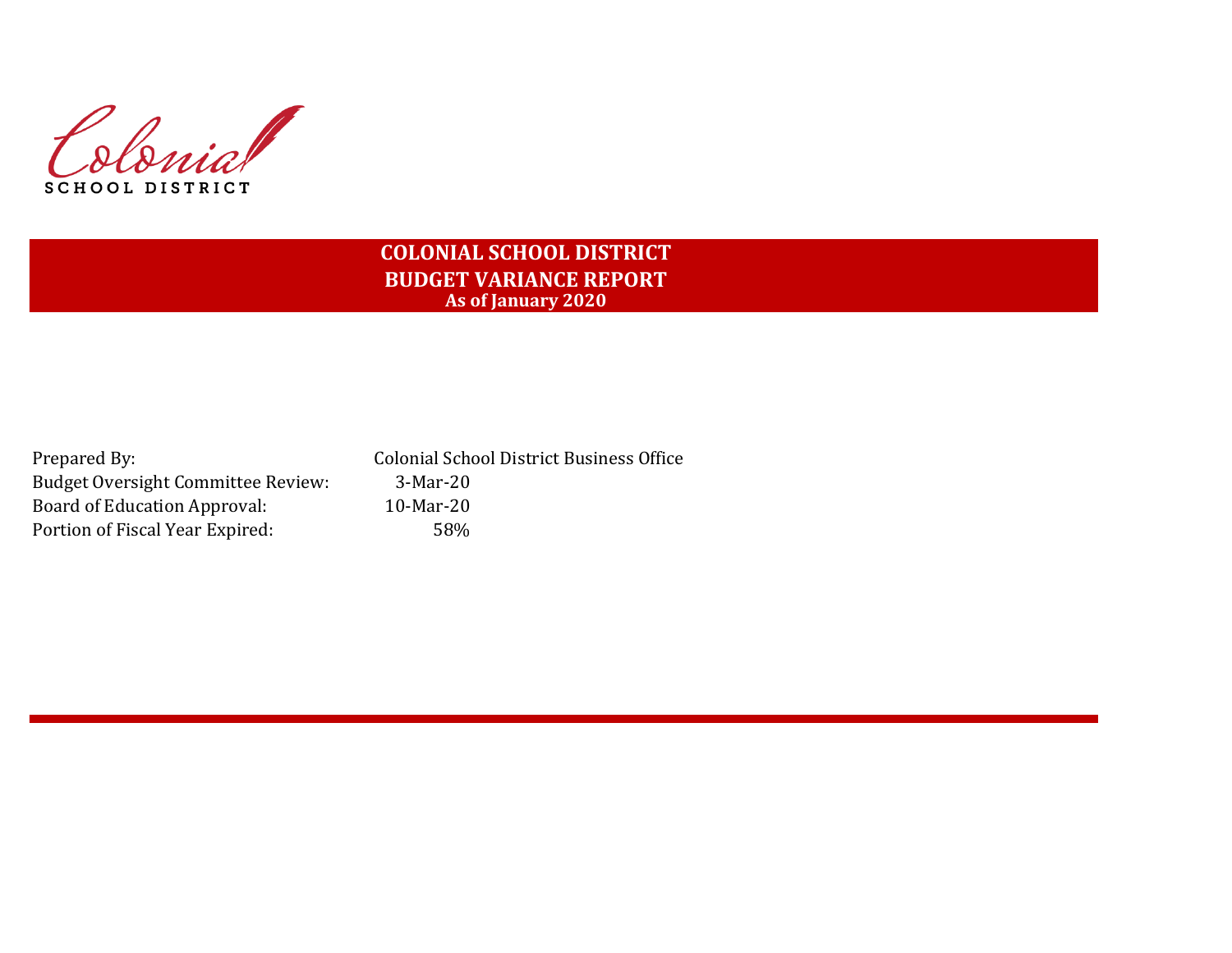### **COLONIAL SCHOOL DISTRICT BUDGET VARIANCE REPORT FISCAL YEAR 2020 as of January 2020 SUMMARY OF REVENUE**

| SCHOOL DISTRICT                     | <b>Board</b><br>Approved<br><b>Budget</b> | Receipt<br>to Date | Percent<br><b>Received</b> | <b>Variance</b>   |
|-------------------------------------|-------------------------------------------|--------------------|----------------------------|-------------------|
| <b>DISCRETIONARY STATE REVENUE</b>  |                                           |                    |                            |                   |
| Division II Costs, AOC              | 1,490,698                                 | 1,407,134.95       | 94.39%                     | (83, 563.29)      |
| Division III Equalization           | 5,239,080                                 | 5,239,080.00       | 100.00%                    |                   |
| <b>Educational Sustainment</b>      | 2,102,382                                 | 2,102,382.00       | 100.00%                    |                   |
| Excellence/Admin Option             | 28,665                                    | 28,665.00          | 100.00%                    |                   |
| <b>SUBTOTAL</b>                     | 8,860,825                                 | 8,777,261.95       | 99.06%                     | (83, 563.29)      |
| <b>RESTRICTED STATE REVENUE</b>     |                                           |                    |                            |                   |
| State formula salaries              | 71,718,937                                | 62,892,604.80      | 87.69%                     | (8,826,332.20)    |
| Cafeteria Salaries                  | 2,957,665                                 | 1,527,197.06       | 51.64%                     | (1,430,467.94)    |
| Division II Costs, AOC - Voc        | $\Omega$                                  |                    | $\Omega$                   |                   |
| Division II Costs, Energy           | 1,924,948                                 | 1,924,948.00       | 100.00%                    |                   |
| <b>State Transportation</b>         | 6,970,946                                 | 6,603,772.24       | 94.73%                     | (367, 173.32)     |
| Drivers Ed                          | 0                                         |                    | 0.00%                      |                   |
| Unique Alternative                  | 790,195                                   | 744,317.65         | 94.19%                     | (45, 877.35)      |
| <b>Related Services</b>             | 32,303                                    | 30,995.05          | 95.95%                     | (1, 307.95)       |
| <b>Professional Development</b>     | 0                                         |                    | 0.00%                      |                   |
| <b>Technology Block Grant</b>       | $\theta$                                  |                    | 0.00%                      |                   |
| <b>Student Success Block Grant</b>  | 740,676                                   | 740,676.00         | 100.00%                    |                   |
| Opportunity funding                 | 2,045,152                                 | 2,045,152.00       | 100.00%                    |                   |
| <b>Other State Revenue</b>          | 178,445                                   | 555,484.38         | 311.29%                    | 377,039.25        |
| John G. Leach                       | 8,715,846                                 | 8,589,011.71       | 98.54%                     | (126, 834.72)     |
| ECAP (Pre-K State grant)            | 290,100                                   | 290,100.00         | 100.00%                    |                   |
| Minor Capital Improvements          | 947,265                                   | 947,265.00         | 100.00%                    |                   |
| <b>SUBTOTAL</b>                     | 97,312,478                                | 86,891,523.89      | 89.29%                     | (10, 420, 954.23) |
| Operational budget reduction        | (1,961,317)                               |                    |                            |                   |
| <b>TOTAL STATE REVENUE</b>          | \$106,173,303                             | 95,668,785.84      | 90.11%                     | (10, 504, 517.52) |
| <b>DISCRETIONARY LOCAL REVENUE</b>  |                                           |                    |                            |                   |
| <b>Current Expense Tax Receipts</b> | 47,084,564                                | 46,917,544.95      | 99.65%                     | (167, 019.29)     |
| Interest                            | 1,359,679                                 | 899,166.52         | 66.13%                     | (460, 512.48)     |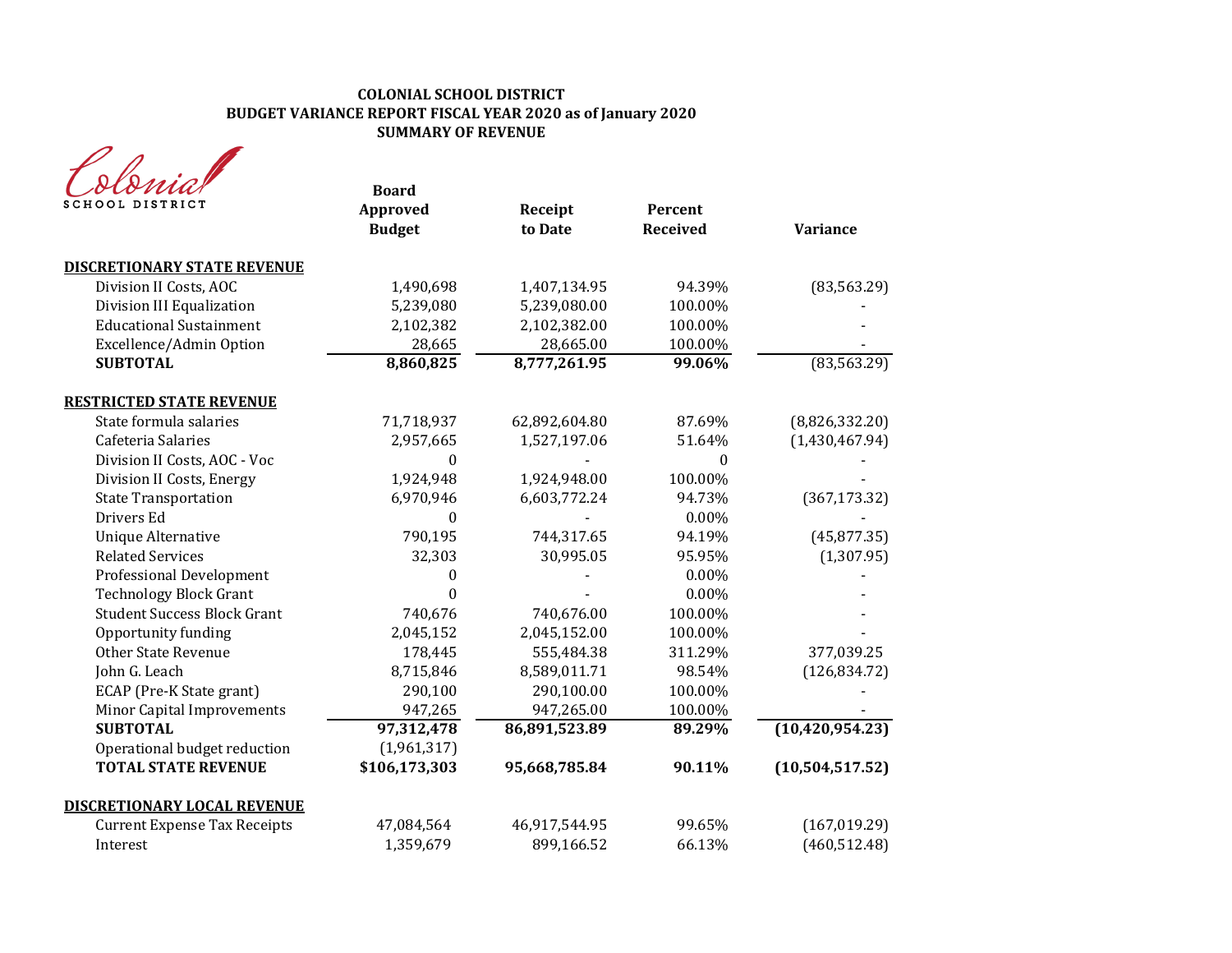| <b>TOTAL REVENUE</b>                                         | \$181,464,052   | 167,746,132.54 | 92.44%   | (13,717,919.23) |
|--------------------------------------------------------------|-----------------|----------------|----------|-----------------|
| <b>TOTAL FEDERAL REVENUE</b>                                 | \$9,114,735     | 8,705,965.85   | 95.52%   | (408, 769.15)   |
| <b>Other Federal Funds</b>                                   | 493,120         | 84,350.85      | 17.11%   | (408, 769.15)   |
| Title IV                                                     | 460,092         | 460,092.00     | 100.00%  |                 |
| Perkins                                                      | 303,174         | 303,174.00     | 100.00%  |                 |
| Title III                                                    | 96,634          | 96,634.00      | 100.00%  |                 |
| Title II                                                     | 764,373         | 764,373.00     | 100.00%  |                 |
| Title I                                                      | 4,173,305       | 4,173,305.00   | 100.00%  |                 |
| <b>IDEA Pre-K</b>                                            | 115,511         | 115,511.00     | 100.00%  |                 |
| <b>IDEA Part B</b>                                           | 2,708,526       | 2,708,526.00   | 100.00%  |                 |
| <b>FEDERAL REVENUE</b>                                       |                 |                |          |                 |
| <b>TOTAL LOCAL REVENUE</b>                                   | 66,176,013      | 63,371,380.85  | 95.76%   | (2,804,632.56)  |
| <b>SUBTOTAL</b>                                              | $-$ \$9,972,786 | (6,834,278.83) | 68.53%   | 3,138,507.01    |
| Reserve funds                                                | (2,926,644)     |                | $0.00\%$ | 2,926,644.00    |
| Choice (Reduction)                                           | (1, 133, 363)   | (922, 621.95)  | 81.41%   | 210,741.29      |
| Charter (Reduction)                                          | (5,912,779)     | (5,911,656.88) | 99.98%   | 1,121.72        |
| <b>OTHER LOCAL FUNDS</b>                                     |                 |                |          |                 |
| <b>SUBTOTAL</b>                                              | 27,351,356      | 22,270,905.67  | 81.43%   | (5,080,450.35)  |
| Other Local Revenue                                          | 515,000         | 334,167.98     | 64.89%   | (180, 832.02)   |
| E3 Grant                                                     | 2,079,663       | 500,400.60     | 24.06%   | (1,579,262.40)  |
| Donations                                                    | 50,000          | 14,847.00      | 29.69%   | (35, 153.00)    |
| Cafeteria                                                    | 6,050,000       | 3,942,593.00   | 65.17%   | (2,107,407.00)  |
| <b>Technology Maintenance Match</b>                          | 454,284         |                | 0.00%    | (454, 284.00)   |
| Match Tax Receipts                                           | 2,698,874       | 2,577,400.79   | 95.50%   | (121, 473.69)   |
| John G. Leach (tuition revenue)                              | 4,200,000       | 3,104,201.89   | 73.91%   | (1,095,798.11)  |
| Tuition Receipts (excl. Leach)                               | 6,655,473       | 7,326,885.39   | 110.09%  | 671,412.47      |
| <b>RESTRICTED LOCAL REVENUE</b><br>Debt Service Tax Receipts | 4,648,062       | 4,470,409.02   | 96.18%   | (177, 652.59)   |
|                                                              |                 |                |          |                 |
| <b>SUBTOTAL</b>                                              | 48,797,443      | 47,934,754.01  | 98.23%   | (862, 689.23)   |
| <b>Building Rental</b>                                       | 19,200          | 11,812.50      | 61.52%   | (7, 387.50)     |
| <b>CSCRP</b>                                                 | 59,000          | 20,783.00      | 35.23%   | (38, 217.00)    |
| <b>Indirect Costs</b>                                        | 255,000         | 67,500.04      | 26.47%   | (187, 499.96)   |
| Athletics                                                    | 20,000          | 17,947.00      | 89.74%   | (2,053.00)      |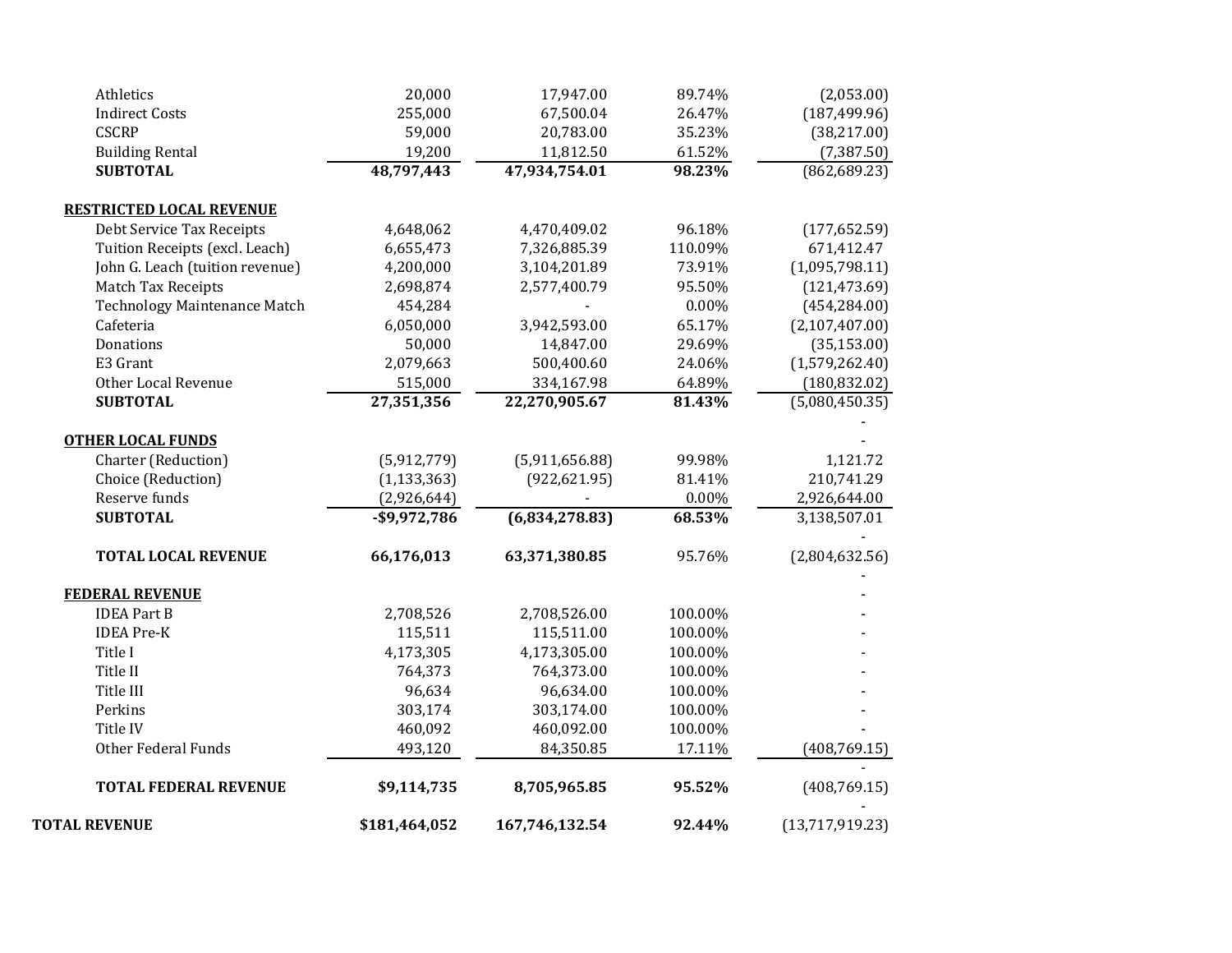

### **COLONIAL SCHOOL DISTRICT BUDGET VARIANCE REPORT FISCAL YEAR 2020 as of January 2020 SUMMARY OF EXPENDITURES**

|                     | <b>SCHOOL DISTRICT</b> |                                     | <b>Board</b><br><b>Approved</b> |                    |                     | Remaining      | Percent   | Percent      |
|---------------------|------------------------|-------------------------------------|---------------------------------|--------------------|---------------------|----------------|-----------|--------------|
| <b>EXPENDITURES</b> |                        |                                     | <b>Budget</b>                   | <b>Encumbrance</b> | <b>Expenditures</b> | <b>Balance</b> | Obligated | <b>Spent</b> |
| <b>Operating</b>    | Program                |                                     |                                 |                    |                     |                |           |              |
|                     |                        | <b>DISCRETIONARY SCHOOL BUDGETS</b> |                                 |                    |                     |                |           |              |
| 9340410A            | 95437                  | Carrie Downie Library               | 3,048                           |                    | 555.89              | 2,492.11       | 18.24%    | 18.24%       |
| 9340410A            | 99999                  | Carrie Downie Elementary            | 47,951                          | 3,482.83           | 28,689.80           | 15,778.37      | 67.09%    | 59.83%       |
| 9340412A            | 95437                  | Castle Hills Library                | 4,545                           | 2.00               | 1,904.24            | 2,638.76       | 41.94%    | 41.90%       |
| 9340412A            | 99999                  | <b>Castle Hills Elementary</b>      | 72,646                          | 3,140.65           | 41,758.48           | 27,746.87      | 61.81%    | 57.48%       |
| 9340418A            | 95437                  | Pleasantville Library               | 3,078                           |                    | 81.94               | 2,996.06       | 2.66%     | 2.66%        |
| 9340418A            | 99999                  | Pleasantville Elementary            | 46,716                          | 4,500.92           | 32,885.48           | 9,329.60       | 80.03%    | 70.39%       |
| 9340420A            | 95437                  | Wilmington Manor Library            | 2,333                           |                    |                     | 2,333.00       | $0.00\%$  | 0.00%        |
| 9340420A            | 99999                  | <b>Wilmington Manor Elementary</b>  | 39,747                          | 5,992.29           | 20,793.68           | 12,961.03      | 67.39%    | 52.32%       |
| 9340422A            | 95437                  | Wilbur Library                      | 8,748                           | 195.00             | 1,012.04            | 7,540.96       | 13.80%    | 11.57%       |
| 9340422A            | 99999                  | <b>Wilbur Elementary</b>            | 131,032                         | 3,958.34           | 45,209.07           | 81,864.59      | 37.52%    | 34.50%       |
| 9340427A            | 95437                  | Southern Library                    | 6,521                           | 798.00             | 5,420.24            | 302.76         | 95.36%    | 83.12%       |
| 9340427A            | 99999                  | Southern Elementary                 | 97,204                          | 9,083.12           | 57,044.33           | 31,076.55      | 68.03%    | 58.69%       |
| 9340432A            | 95437                  | New Castle Library                  | 3,929                           |                    |                     | 3,929.00       | $0.00\%$  | 0.00%        |
| 9340432A            | 99999                  | New Castle Elementary               | 60,871                          | 3,567.68           | 32,016.36           | 25,286.96      | 58.46%    | 52.60%       |
| 9340456A            | 95437                  | Eisenberg Library                   | 3,861                           |                    | 2,801.90            | 1,059.10       | 72.57%    | 72.57%       |
| 9340456A            | 99999                  | <b>Eisenberg Elementary</b>         | 58,520                          | 1,660.92           | 26,387.37           | 30,471.71      | 47.93%    | 45.09%       |
| 9340470A            | 95437                  | <b>Gunning Bedford Library</b>      | 8,010                           |                    | 7,185.73            | 824.27         | 89.71%    | 89.71%       |
| 9340470A            | 99999                  | <b>Gunning Bedford Middle</b>       | 127,269                         | 16,406.24          | 91,939.78           | 18,922.98      | 85.13%    | 72.24%       |
| 9340474A            | 95437                  | George Read Library                 | 5,989                           |                    | 0.61                | 5,988.39       | 0.01%     | 0.01%        |
| 9340474A            | 99999                  | George Read Middle                  | 97,945                          | 9,993.23           | 28,585.90           | 59,365.87      | 39.39%    | 29.19%       |
| 9340476A            | 95437                  | McCullough Library                  | 5,837                           |                    | 3,681.15            | 2,155.85       | 63.07%    | 63.07%       |
| 9340476A            | 99999                  | McCullough Middle                   | 95,723                          | 5,029.78           | 57,888.87           | 32,804.35      | 65.73%    | 60.48%       |
| 9340490A            | 95048                  | William Penn - ROTC                 | 8,900                           |                    | 7,507.95            | 1,392.05       | 84.36%    | 84.36%       |
| 9340490A            | 95073                  | William Penn - Music Choir          | 27,550                          | 78,386.30          | 8,244.21            | (59,080.51)    | 314.45%   | 29.92%       |
| 9340490A            | 95437                  | William Penn - Library              | 16,614                          |                    | 11,746.95           | 4,867.05       | 70.71%    | 70.71%       |
| 9340490A            | 95468                  | William Penn - Summer School        | 8,550                           |                    |                     | 8,550.00       | 0.00%     | 0.00%        |
| 9340490A            | 95602                  | William Penn - Athletics            | 167,200                         | 22,951.56          | 101,568.72          | 42,679.72      | 74.47%    | 60.75%       |
| 9340490A            | 99999                  | William Penn High School            | 285,259                         | 5,638.63           | 159,566.15          | 120,054.22     | 57.91%    | 55.94%       |
|                     |                        | <b>SUBTOTAL</b>                     | 1,445,596                       | 174,787.49         | 774,476.84          | 496,331.67     | 65.67%    | 53.57%       |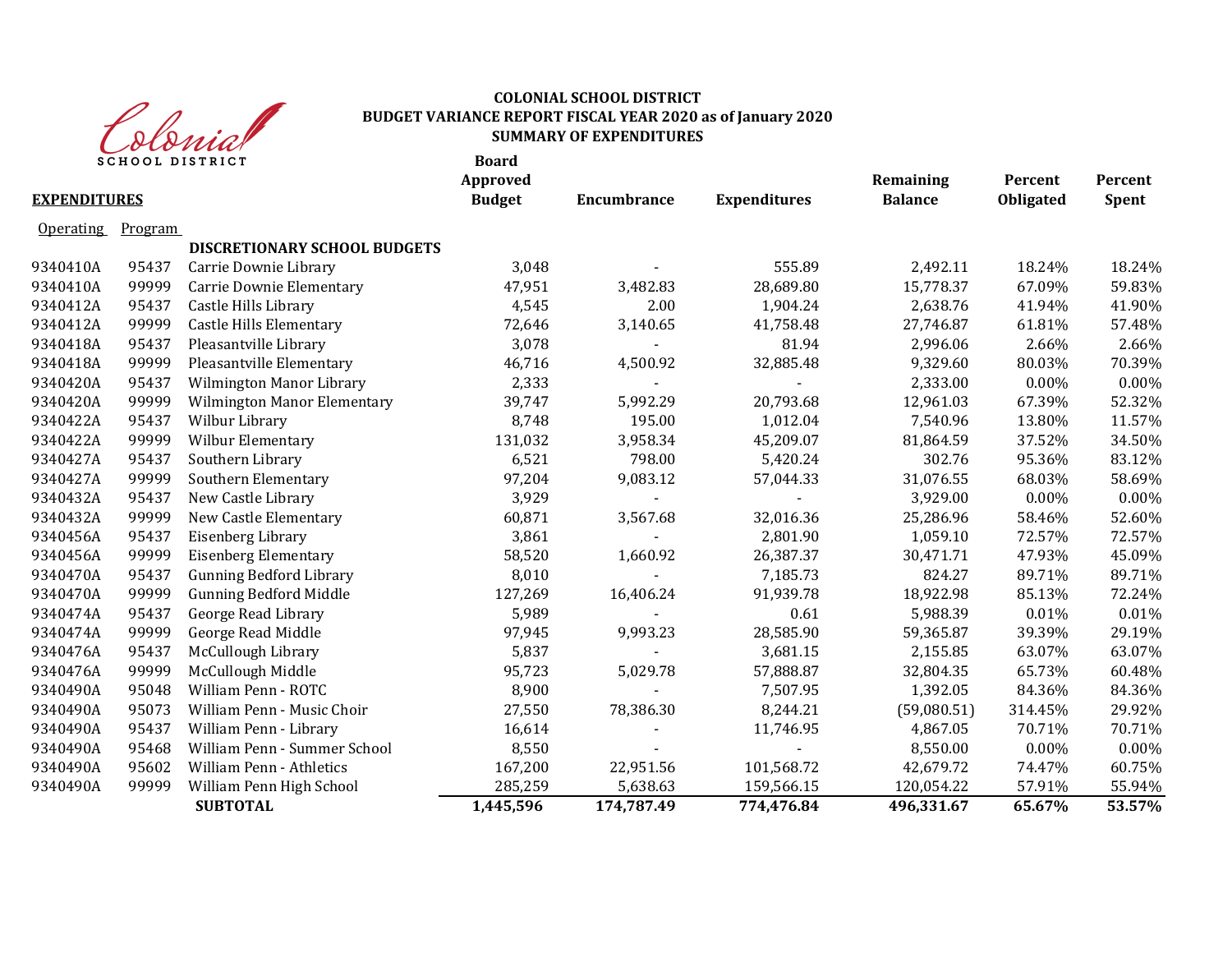# **DISCRETIONARY DIVISION/DEPARTMENT BUDGETS**

|          |       | SUBTOTAL - DISCRETIONARY          | 43,761,978 | 1,568,795.28 | 26,679,917.18 | 15,513,265.59 | 64.55% | 60.97% |
|----------|-------|-----------------------------------|------------|--------------|---------------|---------------|--------|--------|
| 99970680 | 95488 | <b>Visiting Teachers</b>          | 4,000      |              | 1,687.22      | 2,312.78      | 42.18% | 42.18% |
| 99970680 | 99999 | <b>School Supervision</b>         | 60,000     | 1,177.00     | 17,024.58     | 41,798.42     | 30.34% | 28.37% |
| 99960200 | 99531 | <b>Custodial Services</b>         | 450,000    | 107,821.51   | 299,339.52    | 42,838.97     | 90.48% | 66.52% |
| 99940050 | 99999 | <b>Facilities Maintenance</b>     | 1,100,000  | 240,047.17   | 724,544.44    | 135,408.39    | 87.69% | 65.87% |
| 99950000 | 99999 | Personnel                         | 46,000     |              | 19,949.94     | 26,050.06     | 43.37% | 43.37% |
| 99940400 | 99999 | Local Salaries & Benefits         | 37,897,766 | 529,525.12   | 23,431,073.96 | 13,937,166.97 | 63.22% | 61.83% |
| 99940000 | 99999 | <b>Business Office</b>            | 42,300     |              | 23,327.68     | 18,972.32     | 55.15% | 55.15% |
| 99930400 | 99999 | Behavioral Health                 | 20,000     | 231.58       | 18,947.09     | 821.33        | 95.89% | 94.74% |
| 99930300 | 99999 | <b>Student Services</b>           | 20,000     |              | 2,353.47      | 17,646.53     | 11.77% | 11.77% |
| 99920700 | 99999 | Middle school Athletics           | 60,000     |              | 6,137.25      | 53,862.75     | 10.23% | 10.23% |
| 99920110 | 99519 | Security/Constables               | 595,000    | 4,270.00     | 341,555.53    | 249,174.47    | 58.12% | 57.40% |
| 99920100 | 99999 | <b>Discipline Programs</b>        | 185,000    | 74,852.76    | 75,147.24     | 35,000.00     | 81.08% | 40.62% |
| 99920000 | 90850 | Music/Art Curriculum              | 45,000     | 6,338.76     | 37,182.25     | 1,478.99      | 96.71% | 82.63% |
| 99920000 | 95435 | Common Core/Curriculum            | 250,000    | 241,394.29   | 268.27        | 8,337.44      | 96.67% | 0.11%  |
| 99920000 | 99999 | Curriculum/Instruction            | 125,000    | 7,890.44     | 40,581.57     | 76,527.99     | 38.78% | 32.47% |
| 99910115 | 99999 | <b>Assistant Superintendent 2</b> | 15,000     | 370.04       | 3,812.60      | 10,817.36     | 27.88% | 25.42% |
| 99910110 | 99999 | <b>Assistant Superintendent 1</b> | 15,000     | 70.94        | 637.33        | 14,291.73     | 4.72%  | 4.25%  |
| 99970675 | 95430 | <b>Elementary Wellness</b>        | 85,000     |              | 48,721.44     | 36,278.56     | 57.32% | 57.32% |
| 99970600 | 95060 | Preschool Expansion               | 135,000    |              | 66,253.25     | 68,746.75     | 49.08% | 49.08% |
| 99910100 | 99999 | Superintendent                    | 18,000     |              | 4,182.07      | 13,817.93     | 23.23% | 23.23% |
| 99910010 | 95405 | <b>District Choice</b>            | 4,500      | 247.13       | 923.38        | 3,329.49      | 26.01% | 20.52% |
| 99910010 | 99999 | District Administration           | 250,500    | 819.35       | 187,448.65    | 62,232.00     | 75.16% | 74.83% |
| 99910010 | 95411 | Copy Center                       | 235,000    | 31,125.24    | 117,545.64    | 86,329.12     | 63.26% | 50.02% |
| 99910000 | 99999 | <b>Public Communications</b>      | 20,200     | 3,644.88     | 9,362.22      | 7,192.90      | 64.39% | 46.35% |
| 99910000 | 95052 | Marketing                         | 60,600     | 6,590.17     | 18,494.74     | 35,515.09     | 41.39% | 30.52% |
| 99900300 | 99999 | <b>General District Expenses</b>  | 1,141,612  | 89,082.16    | 875,095.41    | 177,434.43    | 84.46% | 76.65% |
| 99900300 | 95494 | Teacher of the Year               | 12,500     |              | 720.60        | 11,779.40     | 5.76%  | 5.76%  |
| 99900300 | 95228 | Substitutes & Homebound           | 750,000    | 201,659.20   | 244,022.80    | 304,318.00    | 59.42% | 32.54% |
| 99900100 | 99999 | Legal                             | 88,000     | 21,637.54    | 48,093.89     | 18,268.57     | 79.24% | 54.65% |
| 99900000 | 99999 | <b>Board of Education</b>         | 31,000     |              | 15,483.15     | 15,516.85     | 49.95% | 49.95% |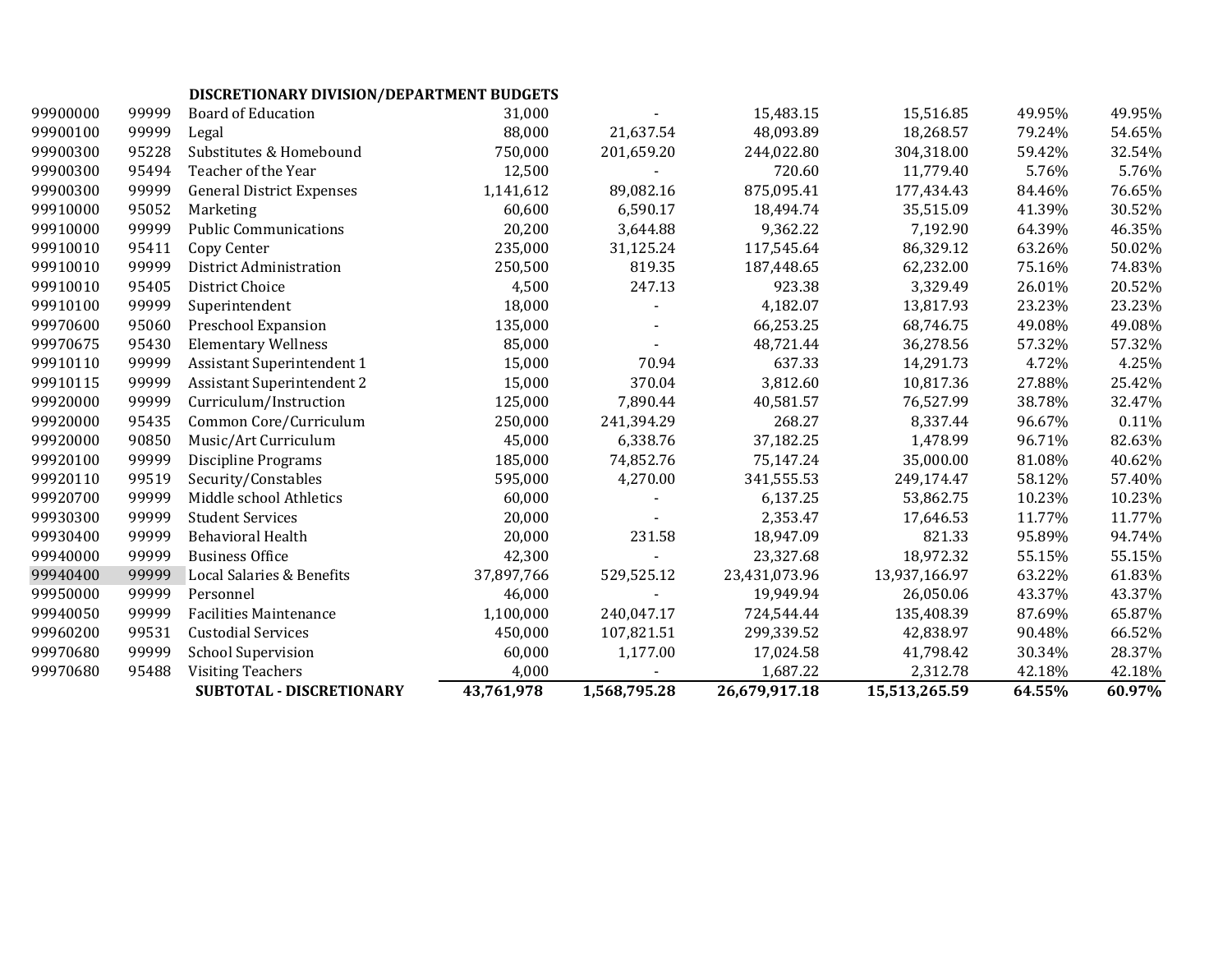|          |       | RESTRICTED FUNDING WITH LOCAL INVESTMENT |             |              |               |               |        |          |
|----------|-------|------------------------------------------|-------------|--------------|---------------|---------------|--------|----------|
| 99940810 | 99999 | Tech Equipment & Repair                  | 1,875,000   | 74,426.85    | 1,590,047.38  | 210,525.77    | 88.77% | 84.80%   |
| 99960200 | 95419 | Energy/Utilities                         | 2,034,192   | 337,868.29   | 1,214,510.34  | 481,813.23    | 76.31% | 59.70%   |
| 99960400 | 99999 | Transportation                           | 7,235,746   | 956,102.09   | 4,807,211.75  | 1,472,432.16  | 79.65% | 66.44%   |
|          |       | SUBTOTAL - RESTRICTED/LOCAL              | 11,144,938  | 1,368,397.23 | 7,611,769.47  | 2,164,771.16  | 80.58% | 68.30%   |
|          |       | <b>OTHER RESTRICTED BUDGETS</b>          |             |              |               |               |        |          |
|          |       |                                          |             |              |               |               |        |          |
| 99920110 | 95064 | <b>State Security Grant</b>              | 377,039     | 6,152.10     | 36,870.62     | 334,016.28    | 11.41% | 9.78%    |
| 99920200 | 99999 | Extra Time                               | 270,000     |              | 104,037.24    | 165,962.76    | 38.53% | 38.53%   |
| 99920500 | 99999 | Professional Development                 | 110,643     | 2,690.00     | 20,311.52     | 87,641.48     | 20.79% | 18.36%   |
| 99920800 | 99999 | <b>Drivers Education</b>                 | 27,969      | 10,875.24    | 10,897.82     | 6,195.94      | 77.85% | 38.96%   |
| 99940200 | 99999 | <b>Division I Salaries</b>               | 71,718,937  |              | 45,530,839.85 | 26,188,097.15 | 63.49% | 63.49%   |
| 99940300 | 99999 | Division II Vocational                   | 187,837     |              | 271.09        | 187,565.91    | 0.14%  | 0.14%    |
| 99940410 | 95037 | <b>Immersion Funding</b>                 | 20,000      | 242.22       | 5,321.12      | 14,436.66     | 27.82% | 26.61%   |
| 99940410 | 99999 | Competitive Grants - State               | 178,445     |              | 55,844.28     | 122,600.85    | 31.29% | 31.29%   |
| 99940500 | 99999 | Federal Funds                            | 9,114,735   | 310,285.11   | 596,518.74    | 8,207,931.15  | 9.95%  | 6.54%    |
| 99940700 | 99999 | Private Grants/Donations                 | 50,000      |              | 12,022.25     | 37,977.75     | 24.04% | 24.04%   |
| 99960000 | 99999 | <b>Child Nutrition Operations</b>        | 9,720,000   |              | 5,245,832.34  | 4,474,167.66  | 53.97% | 53.97%   |
| 99970000 | 99999 | Debt Service                             | 4,648,062   |              | 3,662,442.72  | 985,618.89    | 78.80% | 78.80%   |
| 99921000 | 99999 | Opportunity funds                        | 2,595,634   | 413,006.72   | 988,789.25    | 1,193,838.03  | 54.01% | 38.09%   |
| 99970680 | 99562 | <b>Student Success Block Grant</b>       | 1,234,460   |              | 290,123.76    | 944,336.24    | 23.50% | 23.50%   |
| 99990050 | 99999 | E3 Grant                                 | 2,079,663   | 137,437.39   | 1,031,253.52  | 910,972.09    | 56.20% | 49.59%   |
| 99970200 | 99999 | Minor Capital                            | 1,578,775   | 398,036.00   |               | 1,180,739.00  | 25.21% | $0.00\%$ |
| 99970600 | 99768 | ECAP (State Pre-K grant)                 | 290,100     |              | 92,534.04     | 197,565.96    | 31.90% | 31.90%   |
|          |       | <b>SUBTOTAL - RESTRICTED</b>             | 104,202,299 | 1,278,724.78 | 57,683,910.16 | 45,239,663.80 | 56.58% | 55.36%   |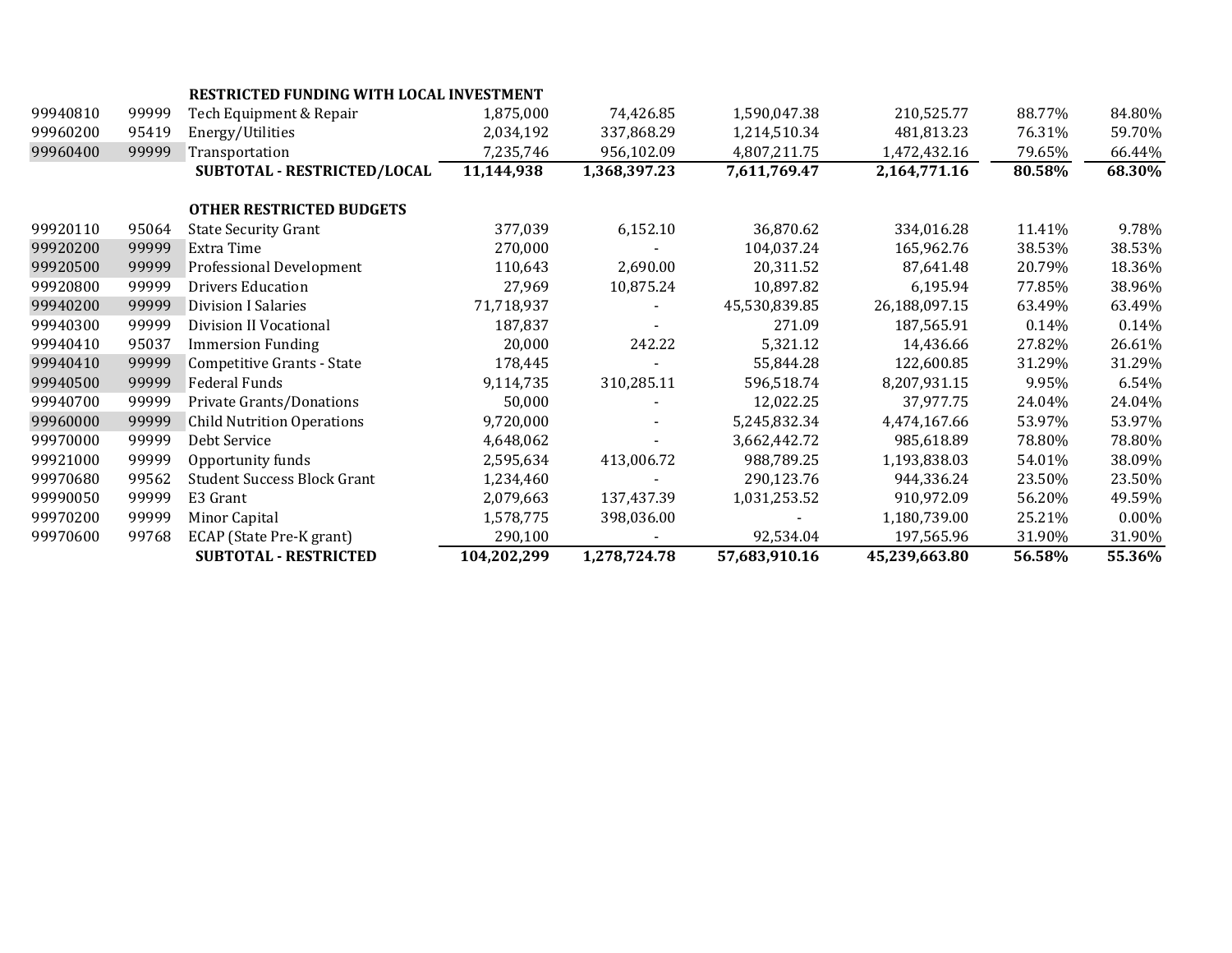|                           |       | <b>RESTRICTED TUITION FUNDED BUDGETS</b> |            |              |              |              |          |          |
|---------------------------|-------|------------------------------------------|------------|--------------|--------------|--------------|----------|----------|
| 99970600                  | 95030 | Preschool                                | 84,450     | 6,429.72     | 18,685.15    | 59,335.13    | 29.74%   | 22.13%   |
| 99970600                  | 99532 | PreK General Expenses                    | 855,000    | 281,470.10   | 569,934.09   | 3,595.81     | 99.58%   | 66.66%   |
| 9340427A                  | 95217 | Southern ILC                             | 69,930     | 16,136.24    | 19.897.80    | 33,895.96    | 51.53%   | 28.45%   |
| 9340427A                  | 99532 | Southern ILC Payroll                     | 318,000    |              | 220,982.40   | 97,017.60    | 69.49%   | 69.49%   |
| 9340427A                  | 95207 | Southern CASL                            | 46,305     | 584.04       | 11,263.72    | 34,457.24    | 25.59%   | 24.33%   |
| 9340427A                  | 99530 | Southern CASL Payroll                    | 313,622    |              | 193,849.73   | 119,772.27   | 61.81%   | 61.81%   |
| 9340470A                  | 95217 | <b>Gunning Bedford ILC</b>               | 46,305     | 13,900.62    | 17,305.62    | 15,098.76    | 67.39%   | 37.37%   |
| 9340470A                  | 99532 | <b>GB ILC Payroll</b>                    | 250,000    |              |              | 250,000.00   | $0.00\%$ | 0.00%    |
| 9340470A                  | 95207 | <b>Gunning Bedford CASL</b>              | 37,800     | 13,900.62    | 10,252.15    | 13,647.23    | 63.90%   | 27.12%   |
| 9340470A                  | 99530 | <b>GB CASL Payroll</b>                   | 225,000    |              |              | 225,000.00   | $0.00\%$ | $0.00\%$ |
| 9340490A                  | 95207 | WPHS CASL                                | 37,000     |              |              | 37,000.00    | $0.00\%$ | $0.00\%$ |
| 9340490A                  | 99530 | <b>WPHS CASL Payroll</b>                 | 136,667    |              | 83,361.90    | 53,304.93    | 61.00%   | 61.00%   |
| 9340522A                  | 99532 | <b>Wallin General Expenses</b>           | 880,000    | 26,631.39    | 497,838.04   | 355,530.57   | 59.60%   | 56.57%   |
| 9340522A                  | 99999 | <b>Wallin Principal</b>                  | 46,636     |              | 29,496.94    | 17,139.06    | 63.25%   | 63.25%   |
| 99920300                  | 99999 | LEP/ESL                                  | 570,000    |              | 367,488.72   | 202,511.28   | 64.47%   | 64.47%   |
| 99921050                  | 99999 | <b>Special Education Services</b>        | 500,000    | 336,095.89   | 127,446.48   | 36,457.63    | 92.71%   | 25.49%   |
| 99930200                  | 95454 | Private Placement                        | 1,280,000  | 270,637.69   | 429,603.72   | 579,758.59   | 54.71%   | 33.56%   |
| 99930200                  | 99999 | In State Tuition                         | 750,000    | 122,865.64   | 229,840.73   | 397,293.63   | 47.03%   | 30.65%   |
| 99930200                  | 95236 | <b>Exceptional Children Payroll</b>      | 500,000    |              | 202.92       | 499,797.08   | 0.04%    | 0.04%    |
| 99930300                  | 99546 | <b>Assistive Technology</b>              | 25,000     | 704.67       | 8,942.62     | 15,352.71    | 38.59%   | 35.77%   |
|                           |       | <b>SUBTOTAL - TUITION</b>                | 6,971,715  | 1,089,356.62 | 2,836,392.73 | 3,045,965.48 | 56.31%   | 40.68%   |
| See detailed budget       |       | <b>Leach - Special School</b>            | 13,937,517 | 237,321.46   | 7,808,656.02 | 5,891,539.27 | 57.73%   | 56.03%   |
| <b>TOTAL EXPENDITURES</b> |       | 181,464,042                              | 5,717,383  | 103,395,122  | 72,351,537   | 60.13%       | 56.98%   |          |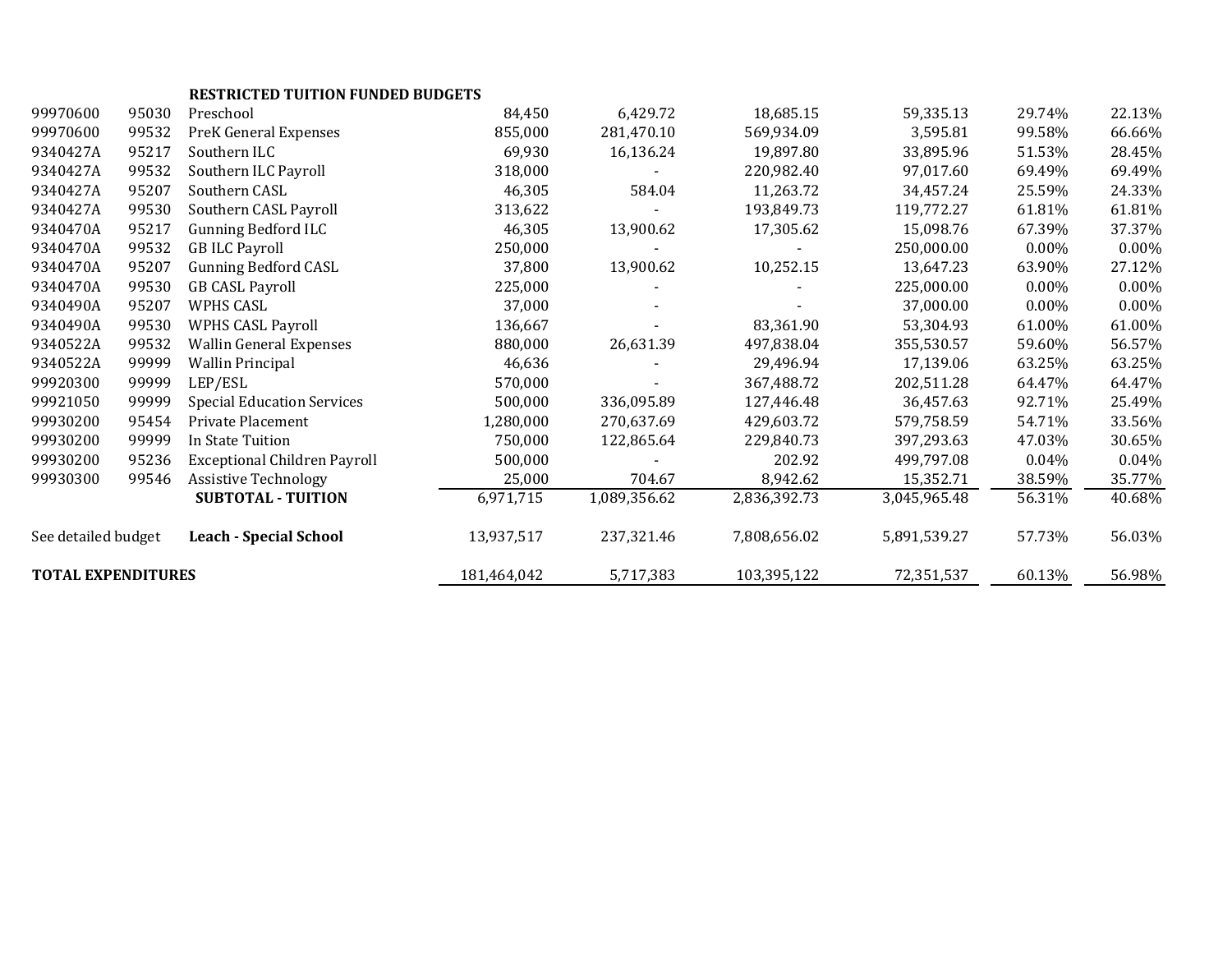donial SCHOOL DISTRICT

### **COLONIAL SCHOOL DISTRICT BUDGET VARIANCE REPORT FISCAL YEAR 2020 as of January 2020 DETAIL COST CENTERS**

| <b>EXPENDITURES</b>               |                |                                                                     |               |                          |                     |                |                  |              |
|-----------------------------------|----------------|---------------------------------------------------------------------|---------------|--------------------------|---------------------|----------------|------------------|--------------|
| <b>Operating</b>                  | <b>Program</b> |                                                                     | <b>Board</b>  |                          |                     | Remaining      | Percent          | Percent      |
|                                   |                |                                                                     | <b>Budget</b> | Encumbrance              | <b>Expenditures</b> | <b>Balance</b> | <b>Obligated</b> | <b>Spent</b> |
|                                   |                | General District Expenses - Summarized on page 6 - Detail of budget |               |                          |                     |                |                  |              |
| 99900300                          | 99999          | Audit                                                               | 10,000        |                          |                     | 10,000.00      | $0.00\%$         | $0.00\%$     |
|                                   |                | Insurance                                                           | 213,040       |                          | 213,040.00          |                | 100.00%          | 100.00%      |
|                                   |                | Data Service Center                                                 | 418,572       |                          | 209,286.00          | 209,286.00     | 50.00%           | 50.00%       |
|                                   |                | One Time Items                                                      | 400,000       | 89,082.16                | 246,226.70          | 64,691.14      | 83.83%           | 61.56%       |
|                                   |                | Contingency                                                         | 100,000       |                          |                     | 100,000.00     | $0.00\%$         | 0.00%        |
| <b>TOTAL EXPENDITURES</b>         |                | 1,141,612                                                           | 89,082.16     | 668,552.70               | 383,977.14          | 66.37%         | 58.56%           |              |
| <b>Child Nutrition Operations</b> |                |                                                                     |               |                          |                     |                |                  |              |
| 99960000                          | 95512          | Personnel                                                           | 5,300,000     |                          | 3,173,420.63        | 2,126,579.37   | 59.88%           | 59.88%       |
| 99960000                          | 95404          | Food                                                                | 3,200,000     | $\overline{\phantom{a}}$ | 1,574,491.69        | 1,625,508.31   | 49.20%           | 49.20%       |
| 99960000                          | 95116          | Miscellaneous                                                       | 125,000       |                          | 47,508.98           | 77,491.02      | 38.01%           | 38.01%       |
| 99960000                          | 95493          | <b>Supplies</b>                                                     | 320,000       | Ξ.                       | 216,955.71          | 103,044.29     | 67.80%           | 67.80%       |
| 99960000                          | 99555          | <b>Indirect Cost</b>                                                | 175,000       |                          | 4,226.83            | 170,773.17     | 2.42%            | 2.42%        |
| 99960000                          | 99516          | Equipment Repair                                                    | 200,000       |                          | 48,802.25           | 151,197.75     | 24.40%           | 24.40%       |
| 99960000                          | 95496          | Equipment                                                           | 400,000       |                          | 83,016.23           | 316,983.77     | 20.75%           | 20.75%       |
| <b>TOTAL EXPENDITURES</b>         |                |                                                                     | 9,720,000     |                          | 5,148,422.32        | 4,571,577.68   | 52.97%           | 52.97%       |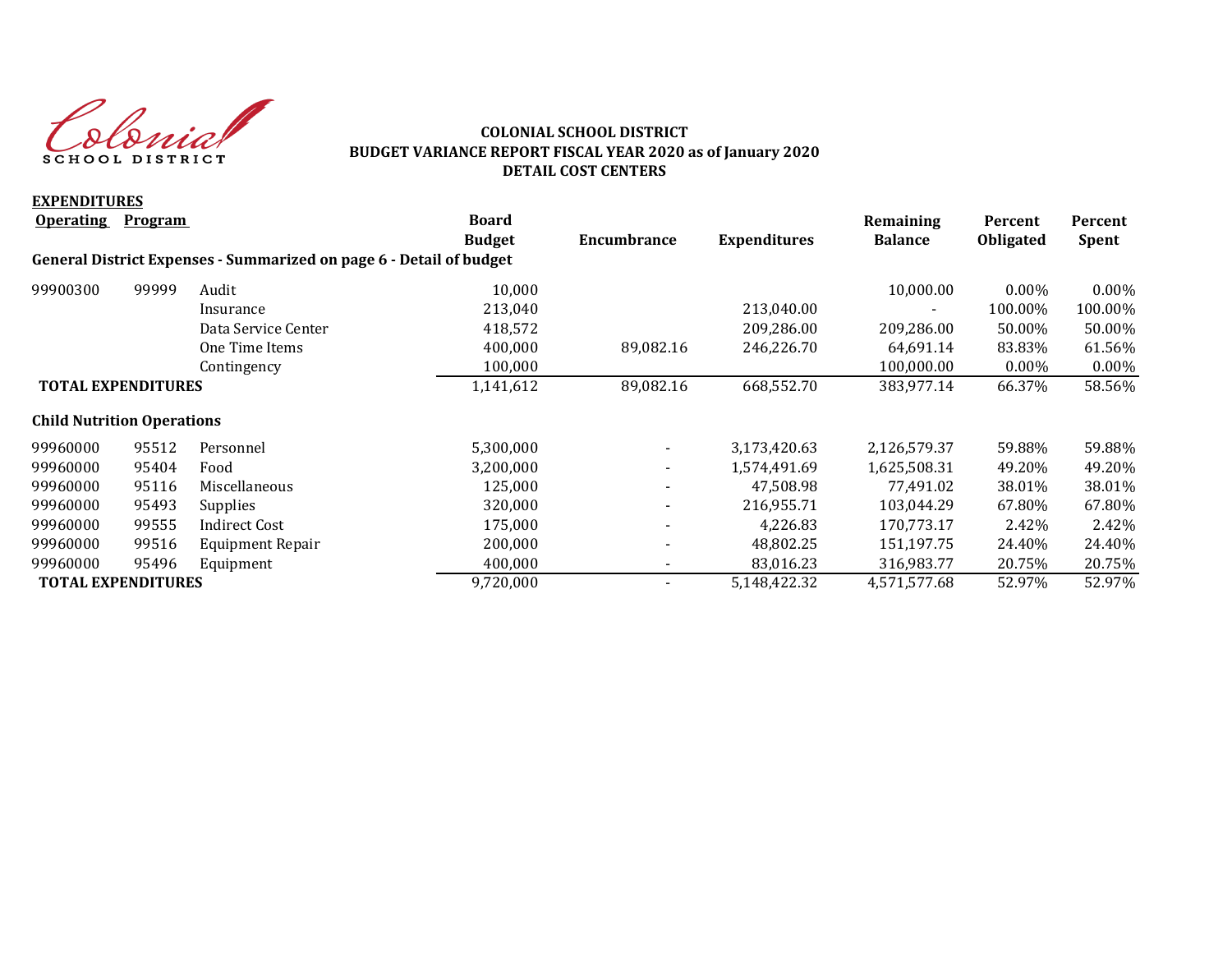| <b>Transportation</b>     |       |                                                         |            |            |              |               |          |          |
|---------------------------|-------|---------------------------------------------------------|------------|------------|--------------|---------------|----------|----------|
| 99960400                  | 99999 | Personnel                                               | 5,347,238  |            | 2,783,286.17 | 2,563,951.83  | 52.05%   | 52.05%   |
|                           |       | <b>Professional Development</b>                         | 5,000      |            |              | 5,000.00      | 0.00%    | 0.00%    |
|                           |       | <b>Contractor Payments</b>                              | 2,094,008  | 806,391.15 | 1,559,787.98 | (272, 171.13) | 113.00%  | 74.49%   |
|                           |       | <b>Bus Maintenance</b>                                  | 450,000    | 28,203.62  | 338,623.61   | 83,172.77     | 81.52%   | 75.25%   |
|                           |       | Fuel                                                    | 310,000    | 33,493.00  | 119,255.38   | 157,251.62    | 49.27%   | 38.47%   |
|                           |       | <b>Bus Safety &amp; Security</b>                        | 123,500    | 34,299.00  |              | 89,201.00     | 27.77%   | 0.00%    |
|                           |       | Miscellaneous                                           | 125,000    | 53,715.00  |              | 71,285.00     | 42.97%   | $0.00\%$ |
|                           |       | Parkway and Kingswood                                   | $-74,000$  |            |              | (74,000.00)   | $0.00\%$ | $0.00\%$ |
|                           |       | <b>Billing to Leach</b>                                 | $-955,000$ |            |              | (955,000.00)  | 0.00%    | 0.00%    |
|                           |       | Other Local Billable Activity                           | $-190,000$ |            |              | (190,000.00)  | 0.00%    | $0.00\%$ |
| <b>TOTAL EXPENDITURES</b> |       |                                                         | 7,235,746  | 956,101.77 | 4,800,953.14 | 1,478,691.09  | 79.56%   | 66.35%   |
|                           |       | JOHN G. LEACH - Summarized on page 8 - Detail of budget |            |            |              |               |          |          |
| 9340427A                  | 99999 | Southern Integration Program                            | 20,146     | 464.34     | 14,916.00    | 4,766.12      | 76.34%   | 74.04%   |
| 9340474A                  | 99999 | George Read Integration Program                         | 29,149     | 1,415.99   | 3,500.91     | 24,231.63     | 16.87%   | 12.01%   |
| 9340490A                  | 99999 | William Penn Integration Program                        | 19,289     | 471.73     | 2,875.50     | 15,942.11     | 17.35%   | 14.91%   |
| 9340522A                  | 99999 | Wallin Adult Integration                                | 21,750     |            |              | 21,750.00     | 0.00%    | 0.00%    |
| 9340514A                  | 99999 | Leach Principal's Budget                                | 63,000     | 2,034.72   | 33,316.80    | 27,648.48     | 56.11%   | 52.88%   |
| 9340514A                  | 95254 | <b>Vocational Expenses</b>                              | 6,000      |            | 2,267.04     | 3,732.96      | 37.78%   | 37.78%   |
| 9340514A                  | 99545 | <b>Related Services</b>                                 | 10,000     | 1,019.40   | 790.17       | 8,190.43      | 18.10%   | 7.90%    |
| 9340514A                  | 99546 | <b>Assistive Technology</b>                             | 12,000     |            | 6,564.00     | 5,436.00      | 54.70%   | 54.70%   |
| 9340514A                  | 95468 | Summer School                                           | 10,000     |            | 23.09        | 9,976.91      | 0.23%    | 0.23%    |
| 99900300                  | 95228 | Substitutes                                             | 30,000     |            | 17,885.15    | 12,114.85     | 59.62%   | 59.62%   |
| 99900300                  | 99999 | General (Incl. Transportation)                          | 1,300,000  | 53,211.72  | 33,069.39    | 1,213,718.89  | 6.64%    | 2.54%    |
| 99940200                  | 99999 | <b>Division I Salaries</b>                              | 8,601,483  |            | 5,404,126.77 | 3,197,356.66  | 62.83%   | 62.83%   |
| 99940400                  | 99999 | Local Salaries & Benefits                               | 3,769,336  | 144,794.78 | 2,273,106.14 | 1,351,435.08  | 64.15%   | 60.31%   |
| 99960200                  | 95419 | Energy/Utilities                                        | 32,000     | 33,908.78  | 16,215.06    | (18, 123.84)  | 156.64%  | 50.67%   |
| 99970200                  | 99999 | Minor Capital                                           | 13,363     |            |              | 13,363.00     | 0.00%    | 0.00%    |
| <b>TOTAL EXPENDITURES</b> |       |                                                         | 13,937,517 | 237,321    | 7,808,656    | 5,891,539.27  | 57.73%   | 56.03%   |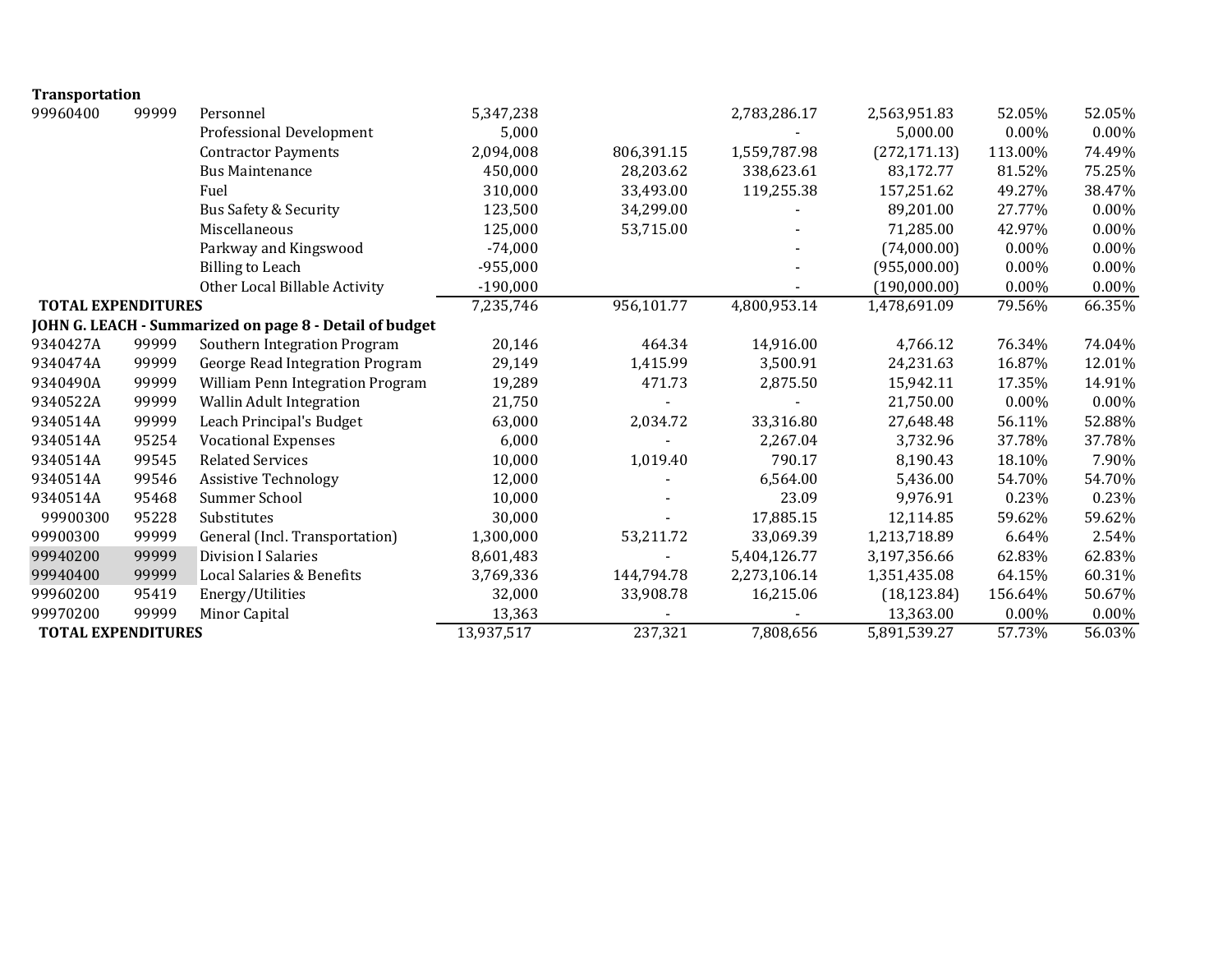Colonial SCHOOL DISTRICT

## **COLONIAL SCHOOL DISTRICT BUDGET VARIANCE REPORT FISCAL YEAR 2020 as of January 2020 LOCAL TAX COLLECTIONS**

|                        | <b>Current</b> | <b>Debt</b>    |                |              |
|------------------------|----------------|----------------|----------------|--------------|
| <b>Month</b>           | <b>Expense</b> | <b>Service</b> | <b>Tuition</b> | <b>MCI</b>   |
| July                   | 28,036.81      |                |                |              |
| August                 | 979,008.51     | 85,793.39      | 193,425.10     | 36,397.20    |
| September              | 6,045,626.70   | 584,045.65     | 1,363,349.54   | 337,809.96   |
| October                | 38,434,095.70  | 3,666,136.71   | 8,561,343.15   | 2,127,062.67 |
| November               | 649,865.52     | 90,422.48      | 210,746.42     | 51,665.06    |
| December               | 277,872.51     | 26,879.41      | 62,596.16      | 15,259.03    |
| January                | 170,989.00     | 17,131.38      | 39,626.91      | 9,206.87     |
| February               |                |                |                |              |
| March                  |                |                |                |              |
| April                  |                |                |                |              |
| May                    |                |                |                |              |
| June                   |                |                |                |              |
| Transfers to Leach     |                |                |                |              |
| Sr Citizen Prop Relief | 831,885.30     | 81,300.27      | 189,875.46     | 47,206.61    |
| <b>Total Collected</b> | 47,417,380.05  | 4,551,709.29   | 10,620,962.74  | 2,624,607.40 |
| <b>Budget</b>          | 47,084,564     | 4,648,062      | 10,855,473     | 3,153,158    |
| % Collected            | 100.71%        | 97.93%         | 97.84%         | 83.24%       |

Receipts are recorded in the month in which they are received.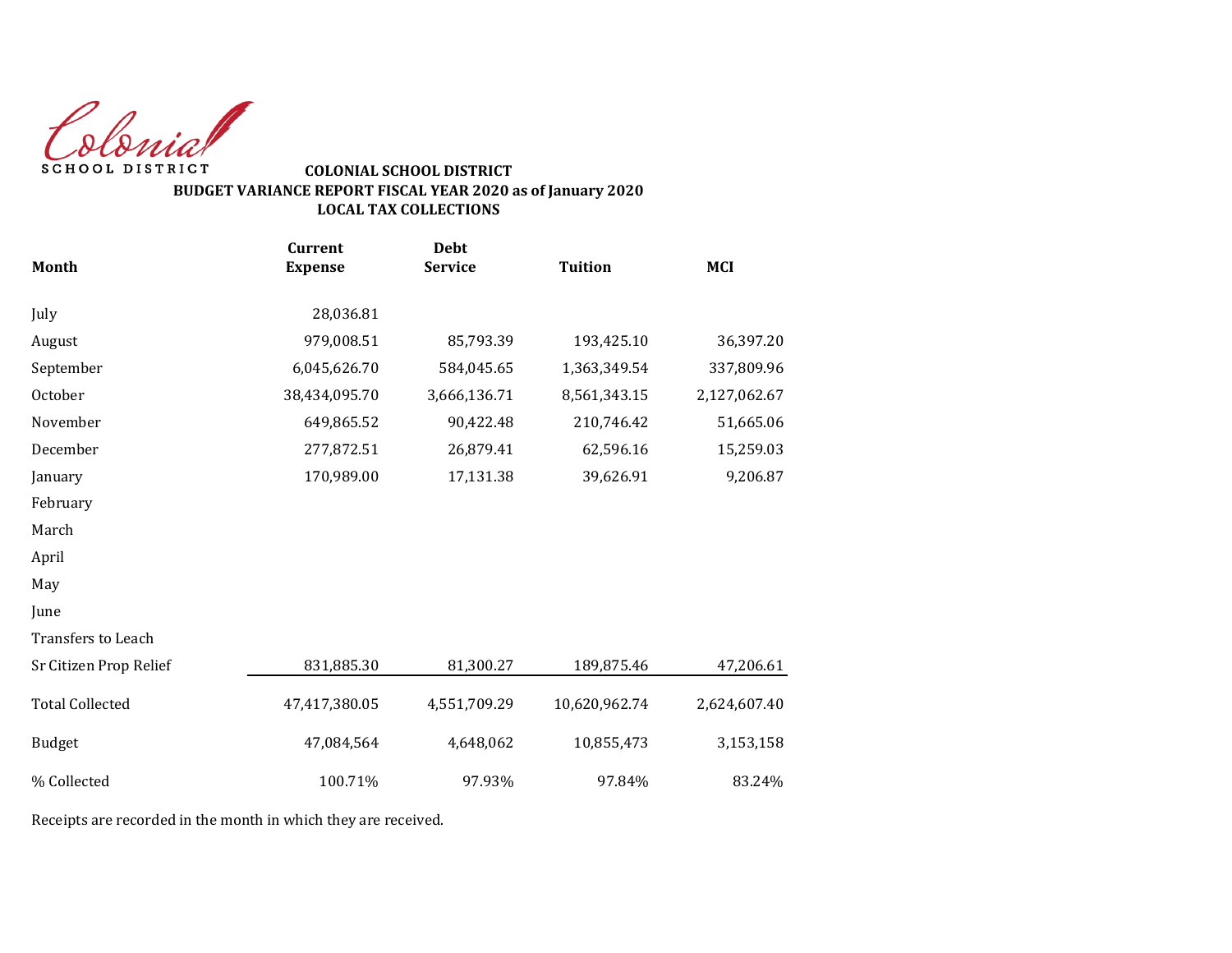

#### **COLONIAL SCHOOL DISTRICT COMPARISON OF LOCAL FUND PROPERTY TAX RECEIPTS FOR CURRENT OPERATI WITH THE PRIOR TWO FISCAL YEARS**

| Month                       | <b>Fiscal Year 2018</b> | <b>Fiscal Year 2019</b> | <b>Fiscal Year 2020</b> |
|-----------------------------|-------------------------|-------------------------|-------------------------|
| July                        | 20,935.76               | 77,195.64               | 28,036.81               |
| August                      | 450,351.45              | 551,051.59              | 979,008.51              |
| September                   | 5,147,366.47            | 5,042,786.51            | 6,045,626.70            |
| October                     | 32,561,275.07           | 39,470,274.25           | 38,434,095.70           |
| November                    | 3,443,087.41            | 973,592.92              | 649,865.52              |
| December                    | 327,553.92              | 356,878.57              | 277,872.51              |
| January                     | 437,015.38              | 195,603.77              | 170,989.00              |
| February                    | 413,161.98              | 134,265.50              |                         |
| March                       | 148,531.13              | 241,167.37              |                         |
| April                       | 120,635.10              | 129,089.72              |                         |
| May                         | 113,106.64              | 98,109.95               |                         |
| June                        | 93,227.19               | 97,336.04               |                         |
| Senior Citizens' Tax Rebate | 1,086,936.69            | 1,130,131.81            |                         |
| Year To Date Receipts       | \$43,276,247.50         | \$48,497,483.64         | 46,585,494.75           |
| Projected Tax Receipts      | \$42,608,909            | \$47,084,564            | \$47,084,564            |
| % of Annual Tax Collections | 101.57%                 | 103.00%                 | 98.94%                  |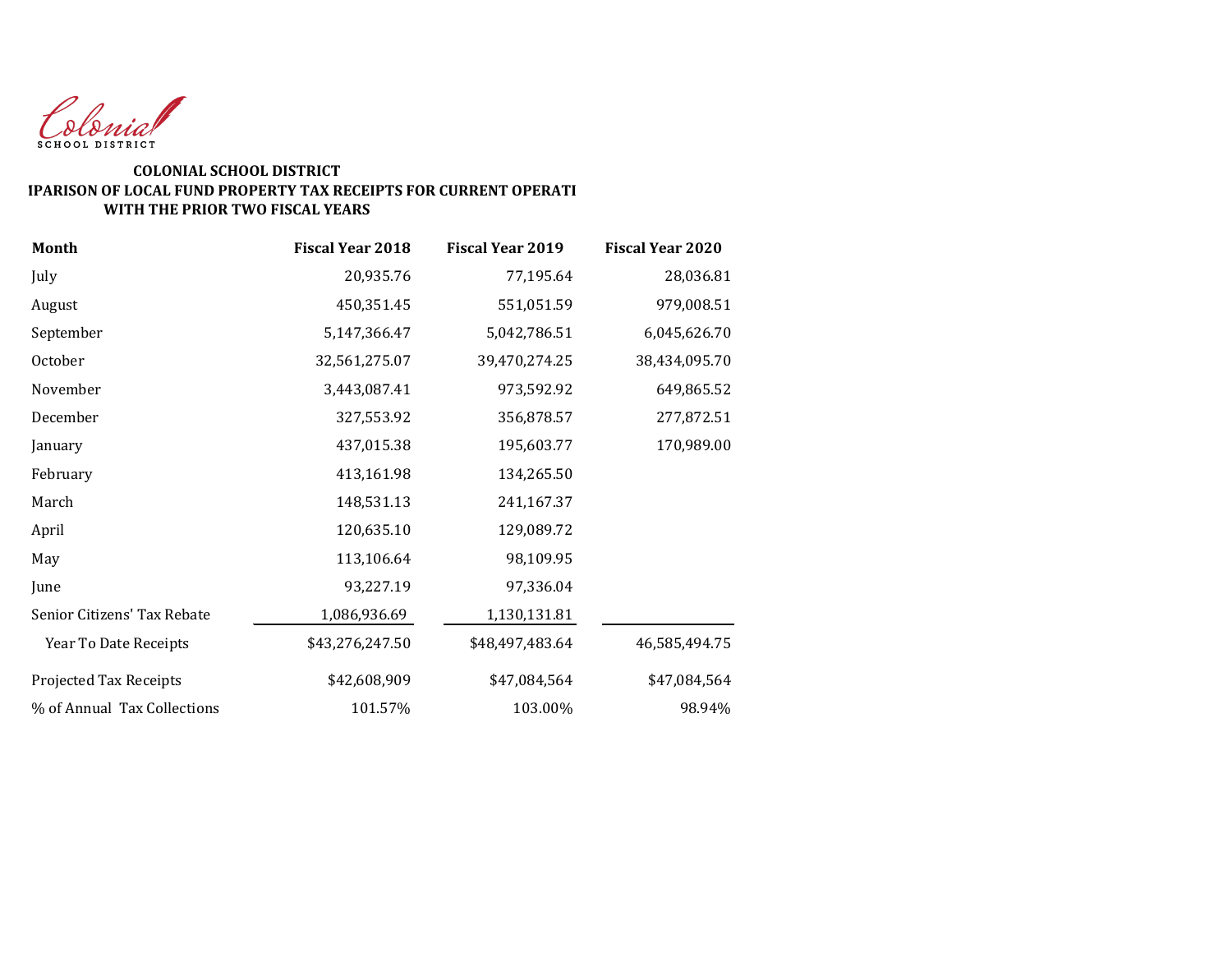Clonial **SCHOOL DISTRICT** 

#### **COLONIAL SCHOOL DISTRICT BUDGET VARIANCE REPORT FISCAL YEAR 2020 as of January 2020 CREDIT CARD PURCHASES**

Credit cards are issued to Colonial employees under special circumstances and only with the approval of the CFO and Superintendent. Cards are used when Purchase orders and/or checks are not accepted or feasible and for travel.

|                             | <b>Name</b>        | <b>Trans Date</b> | <b>Merchant</b>                     | Amount       | <b>Description</b>       |
|-----------------------------|--------------------|-------------------|-------------------------------------|--------------|--------------------------|
| <b>Nutrition Supervisor</b> | Angelucci, A Paula |                   | 1/24/2020 GENOVATION, INC.          | 149.45       | Supplies                 |
|                             | Angelucci, A Paula |                   | 1/9/2020 NUTS.COM, INC.             |              | 112.25 Supplies          |
|                             | Angelucci, A Paula |                   | 1/10/2020 CASE PARTS COMPANY        |              | 228.04 Supplies          |
| <b>Business Office</b>      | Miller, Cindy L    |                   | 1/8/2020 WALMART.COM 8009666546     |              | 55.76 Supplies           |
| (Districtwide purchases)    | Miller, Cindy L    |                   | 1/14/2020 BOWLERAMA                 | 993.00       | Student event            |
|                             | Miller, Cindy L    |                   | 1/23/2020 SKILLPATH / NATIONAL      |              | 205.95 Registration      |
|                             | Miller, Cindy L    |                   | 1/3/2020 SSC - MIDDLETOWN, DE SERV  |              | 96.93 Animal supplies    |
|                             | Miller, Cindy L    |                   | 1/17/2020 SSC - MIDDLETOWN, DE SERV |              | 481.20 Animal supplies   |
|                             | Miller, Cindy L    |                   | 1/23/2020 SSC - MIDDLETOWN, DE SERV |              | 107.92 Animal supplies   |
|                             | Miller, Cindy L    |                   | 1/16/2020 E ZPASS DE CSC00100701    | 300.00 Tolls |                          |
|                             | Miller, Cindy L    |                   | 12/31/2019 FACEBK HJ33LPSS92        |              | 224.86 Marketing         |
|                             | Miller, Cindy L    |                   | 1/6/2020 ACCUWEATHER INC            |              | 79.95 Subscription       |
|                             | Miller, Cindy L    |                   | 1/23/2020 DDOE EDUCATOR CONFERENCE  |              | 975.00 Registration      |
|                             | Miller, Cindy L    |                   | 1/23/2020 DDOE EDUCATOR CONFERENCE  |              | 560.00 Registration      |
|                             | Miller, Cindy L    |                   | 1/5/2020 PEEPSO, INC.               |              | 99.00 Software           |
|                             | Miller, Cindy L    |                   | 1/16/2020 PAYPAL *DELAWAREASS       | 285.00       | Tolls                    |
|                             | Miller, Cindy L    |                   | 1/23/2020 SWITCHER STANDARD         |              | 63.75 Streaming software |
|                             | Miller, Cindy L    |                   | 1/23/2020 SWITCHER STANDARD         | 63.75        | Streaming software       |
|                             | Miller, Cindy L    |                   | 1/23/2020 SWITCHER STANDARD         | 63.75        | Streaming software       |
|                             | Miller, Cindy L    |                   | 1/7/2020 AMAZON.COM*J48M142N3       |              | 27.40 Supplies           |
|                             | Miller, Cindy L    |                   | 1/7/2020 CNK*CINEMARK HQ 001        |              | 1,092.50 Student event   |
|                             | Miller, Cindy L    |                   | 1/9/2020 MAIN EVENT-WILMINGTON      |              | 1,801.17 Student event   |
| <b>Business Office</b>      | Miller, Cindy L    |                   | 1/14/2020 HARVARD*BUSINESS REVIE    |              | 180.00 Subscription      |
| (Districtwide purchases)    | Miller, Cindy L    |                   | 1/14/2020 HARVARD*BUSINESS REVIE    | 120.00       | Subscription             |
|                             | Miller, Cindy L    |                   | 1/15/2020 DNH*GODADDY.COM           |              | 18.17 Website            |
|                             | Miller, Cindy L    |                   | 1/23/2020 AMZN MKTP US*970VM43H3    |              | 39.95 Supplies           |
|                             | Miller, Cindy L    |                   | 1/23/2020 AMAZON.COM*BV2078ZU3      |              | 27.08 Supplies           |
|                             | Miller, Cindy L    |                   | 1/2/2020 EMA*EMMA EMAIL MARKETING   | 68.00        | Marketing                |
|                             | Miller, Cindy L    |                   | 1/4/2020 DNH*GODADDY.COM            |              | 21.17 Website            |
|                             | Miller, Cindy L    |                   | 1/12/2020 DNH*GODADDY.COM           |              | 18.17 Website            |
|                             | Miller, Cindy L    |                   | 1/15/2020 DNH*GODADDY.COM           |              | 18.17 Website            |
|                             | Miller, Cindy L    |                   | 1/19/2020 DNH*GODADDY.COM           |              | 18.17 Website            |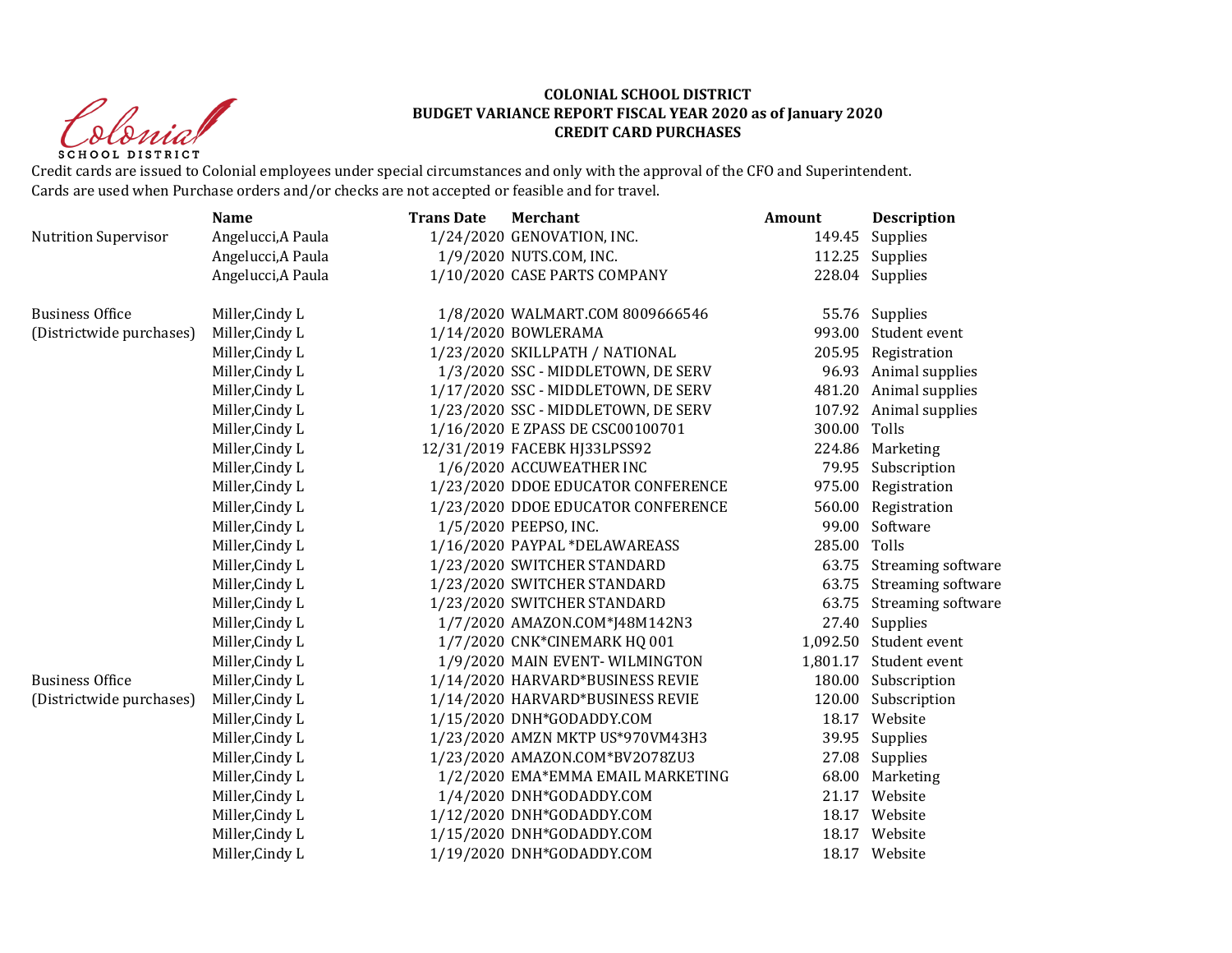|                        | Miller, Cindy L         |                | 1/25/2020 DNH*GODADDY.COM           |                  | 18.17 Website         |
|------------------------|-------------------------|----------------|-------------------------------------|------------------|-----------------------|
|                        | Miller, Cindy L         |                | 12/29/2019 DNH*GODADDY.COM          |                  | 10.17 Website         |
|                        | Miller, Cindy L         |                | 12/30/2019 DNH*GODADDY.COM          |                  | 18.17 Website         |
| <b>Business office</b> | Papanicolas, Leslie Fay |                | 1/10/2020 NATIONAL SCIENCE TEACHER  |                  | 395.00 Registration   |
| (Districtwide travel)  | Papanicolas, Leslie Fay |                | 1/10/2020 NATIONAL SCIENCE TEACHER  |                  | 395.00 Registration   |
|                        | Papanicolas, Leslie Fay |                | 1/10/2020 NATIONAL SCIENCE TEACHER  |                  | 395.00 Registration   |
|                        | Papanicolas, Leslie Fay |                | 1/14/2020 LEARNING WITHOUT TEARS    |                  | 585.00 Registration   |
|                        | Papanicolas, Leslie Fay |                | 1/15/2020 LEARNING WITHOUT TEARS    |                  | 585.00 Registration   |
|                        | Papanicolas, Leslie Fay |                | 1/14/2020 NATIONAL SCIENCE TEACHER  |                  | 395.00 Registration   |
|                        | Papanicolas, Leslie Fay | 1/24/2020 NSBA |                                     |                  | 935.00 Registration   |
|                        | Papanicolas, Leslie Fay |                | 1/13/2020 PAW*ACADEMIC PARTNERSHIPS |                  | 495.00 Registration   |
|                        | Papanicolas, Leslie Fay |                | 1/14/2020 PAYPAL *ATNORG            |                  | 3,880.00 Registration |
|                        | Papanicolas, Leslie Fay |                | 1/22/2020 EB WOMEN LEADING DELA     |                  | 75.00 Registration    |
|                        | Papanicolas, Leslie Fay |                | 1/22/2020 EB WOMEN LEADING DELA     |                  | 75.00 Registration    |
|                        | Papanicolas, Leslie Fay |                | 1/22/2020 EB WOMEN LEADING DELA     |                  | 75.00 Registration    |
|                        | Papanicolas, Leslie Fay |                | 1/22/2020 EB WOMEN LEADING DELA     |                  | 75.00 Registration    |
|                        | Papanicolas, Leslie Fay |                | 1/23/2020 SQ *GREATER ATLANTA       | 778.00 Shuttle   |                       |
|                        | Papanicolas, Leslie Fay |                | 1/24/2020 PAYPAL *ATNORG            |                  | 1,940.00 Registration |
|                        | Papanicolas, Leslie Fay |                | 1/8/2020 SONESTA HOTELS ROYAL BSTN  |                  | 409.73 Lodging        |
|                        | Papanicolas, Leslie Fay |                | 1/8/2020 SONESTA HOTELS ROYAL BSTN  |                  | 409.73 Lodging        |
|                        | Papanicolas, Leslie Fay |                | 1/8/2020 SONESTA HOTELS ROYAL BSTN  |                  | 409.73 Lodging        |
|                        | Papanicolas, Leslie Fay |                | 1/8/2020 SONESTA HOTELS ROYAL BSTN  |                  | 409.73 Lodging        |
|                        | Papanicolas, Leslie Fay |                | 1/8/2020 SONESTA HOTELS ROYAL BSTN  |                  | 409.73 Lodging        |
|                        | Papanicolas, Leslie Fay |                | 1/8/2020 SONESTA HOTELS ROYAL BSTN  |                  | 409.73 Lodging        |
|                        | Papanicolas, Leslie Fay |                | 1/9/2020 LOEWS HOTELS               | 1,591.44 Lodging |                       |
|                        | Papanicolas, Leslie Fay |                | 1/9/2020 LOEWS HOTELS               | 1,591.44 Lodging |                       |
|                        | Papanicolas, Leslie Fay |                | 1/9/2020 LOEWS HOTELS               | 1,591.44 Lodging |                       |
|                        | Papanicolas, Leslie Fay |                | 1/9/2020 LOEWS HOTELS               | 1,591.44 Lodging |                       |
|                        | Papanicolas, Leslie Fay |                | 1/9/2020 HILTON HOTELS              |                  | 232.96 Lodging        |
|                        | Papanicolas, Leslie Fay |                | 1/9/2020 HILTON HOTELS              |                  | 232.96 Lodging        |
| <b>Business office</b> | Papanicolas, Leslie Fay |                | 1/9/2020 HILTON HOTELS              |                  | 232.96 Lodging        |
| (Districtwide travel)  | Papanicolas, Leslie Fay |                | 1/9/2020 HILTON HOTELS              |                  | 232.96 Lodging        |
|                        | Papanicolas, Leslie Fay |                | 1/9/2020 HILTON HOTELS              |                  | 232.96 Lodging        |
|                        | Papanicolas, Leslie Fay |                | 1/13/2020 HAMPTON INNS              |                  | 167.78 Lodging        |
|                        | Papanicolas, Leslie Fay |                | 1/15/2020 HAMPTON INNS              |                  | 503.34 Lodging        |
|                        | Papanicolas, Leslie Fay |                | 1/18/2020 LOEWS HOTELS              | 1,591.44 Lodging |                       |
|                        | Papanicolas, Leslie Fay |                | 1/18/2020 LOEWS HOTELS              | 2,445.30 Lodging |                       |
|                        | Papanicolas, Leslie Fay |                | 12/26/2019 LOEWS HOTELS             |                  | 397.86 Lodging        |
|                        | Papanicolas, Leslie Fay |                | 12/26/2019 LOEWS HOTELS             |                  | 397.86 Lodging        |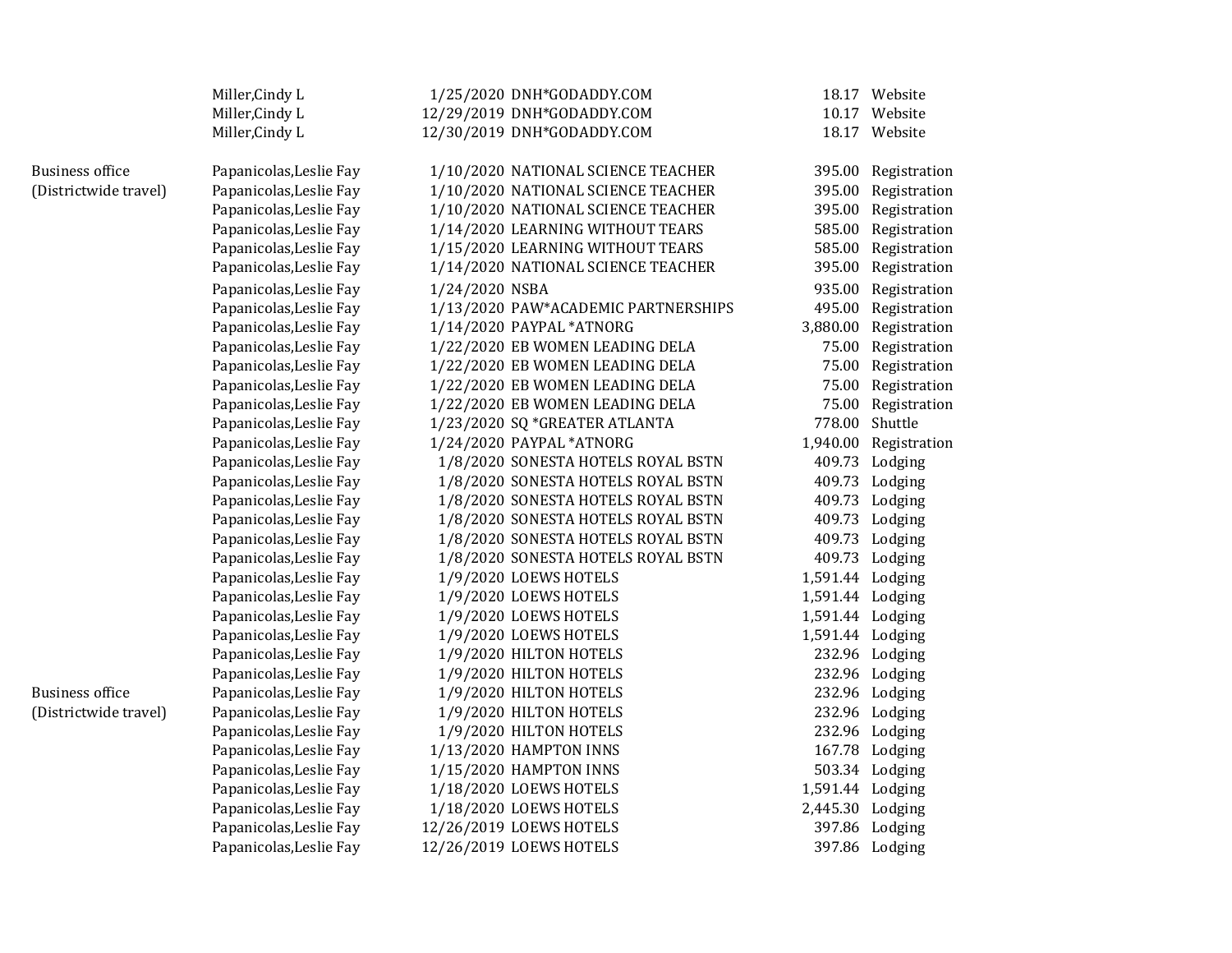|                       | Papanicolas, Leslie Fay | 12/26/2019 LOEWS HOTELS   |                                  |           | 397.86 Lodging  |
|-----------------------|-------------------------|---------------------------|----------------------------------|-----------|-----------------|
|                       | Papanicolas, Leslie Fay | 12/26/2019 LOEWS HOTELS   |                                  |           | 397.86 Lodging  |
| Technology Supervisor | Smallwood, Philip Lee   | 1/1/2020 DIGITALOCEAN.COM |                                  |           | 28.03 Website   |
|                       | Smallwood, Philip Lee   |                           | 1/11/2020 AMAZON.COM*7I1XW4JB3   |           | 111.33 Supplies |
|                       | Smallwood, Philip Lee   |                           | 1/16/2020 AMZN MKTP US*250CY81S3 |           | 59.66 Supplies  |
|                       | Smallwood, Philip Lee   |                           | 1/22/2020 AMZN MKTP US*UB6ND2B33 |           | 850.20 Supplies |
|                       |                         |                           |                                  | 37,057.48 |                 |